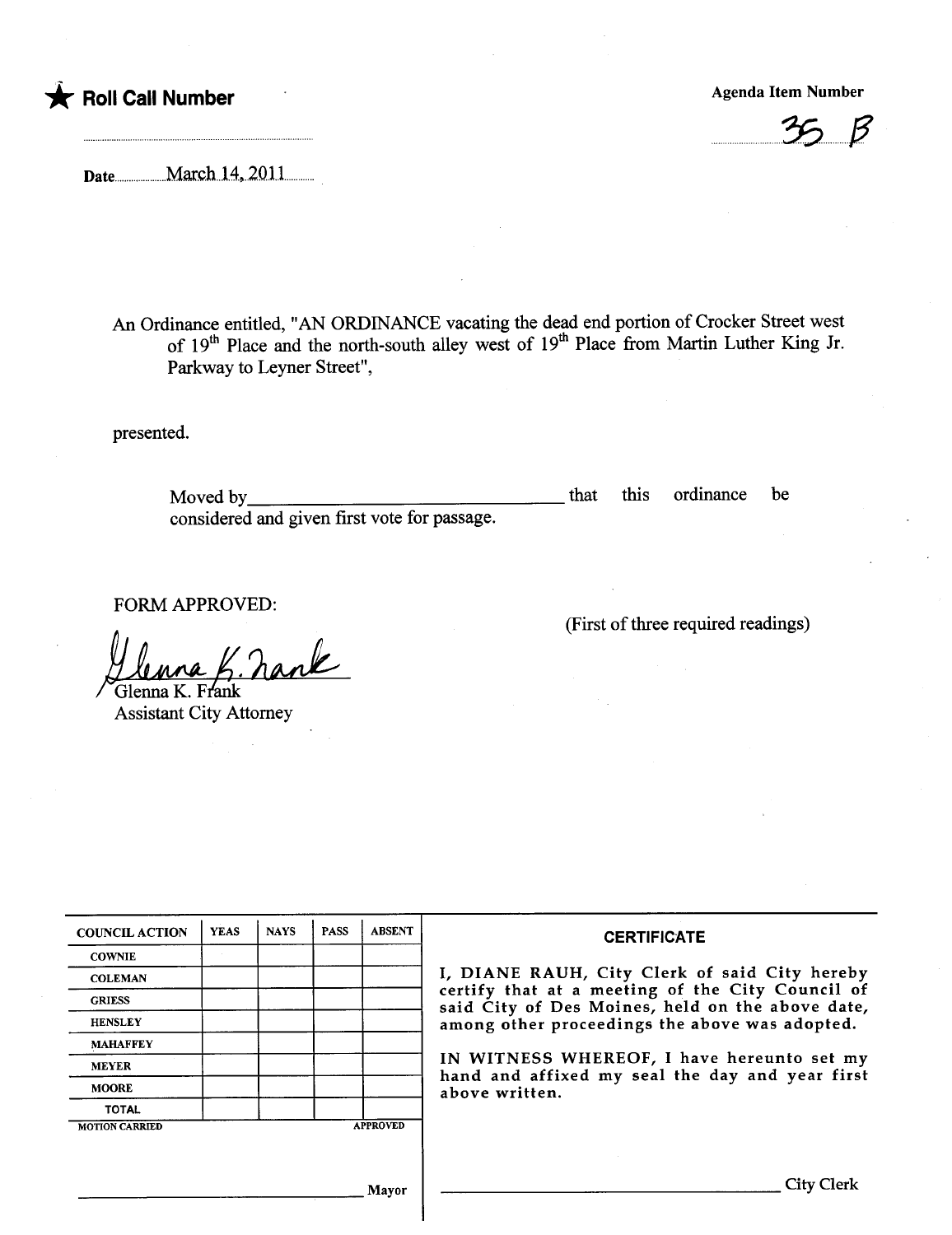Prepared by: Glenna K. Frank. Assistant City Attorney. 400 Robert D. Ray Drive, Des Moines, Iowa 50320 (515) 283-4130

ORDINANCE NO.

AN ORDINANCE vacating the dead end portion of Crocker Street west of 19<sup>th</sup> Place and the north-south alley west of 19<sup>th</sup> Place from Martin Luther King Jr. Parkway to Leyner Street.

WHEREAS, all prior requirements of law pertaining to the vacation of public right-of-way have been fuly observed; and

WHEREAS, it is desirable that the public right-of-way herein described be vacated;

NOW, THEREFORE, BE IT ORDAINED by the City Council of the City of Des Moines, Iowa:

Sec. 1. That the dead end portion of Crocker Street west of  $19<sup>th</sup>$  Place and the north-south alley west of 19<sup>th</sup> Place from Martin Luther King Jr. Parkway to Leyner Street, more specifically described as follows, be and is hereby vacated.

ALL THAT PART OF CROCKER STREET LYING NORTH OF BLOCK B OF LEYNERS PLAT, AN OFFICIAL PLAT, AND LYING WEST OF THE WEST RIGHT OF WAY LINE OF  $19^{TH}$  PLACE AND EAST OF THE EAST RIGHT OF WAY LINE OF MARTIN LUTHER KING JR. PARKWAY, ALL NOW INCLUDED IN AND FORMING A PART OF THE CITY OF DES MOINES, POLK COUNTY, IOWA. AND ALL OF THE NORTH-SOUTH ALLEY LYING SOUTH OF MATIN LUTHER KING JR. PARKWAY AND NORTH OF LEYNER STREET, ALL INCLUDED IN BLOCK B OF LEYNERS PLAT, AN OFFICIAL PLAT, ALL NOW INCLUDED IN AND FORMING A PART OF THE CITY OF DES MOINES, POLK COUNTY, IOWA

Sec. 2. The City of Des Moines hereby reserves an easement upon the property described above for the continued use and maintenance of any utilities now in place, with the right of entry for servicing same.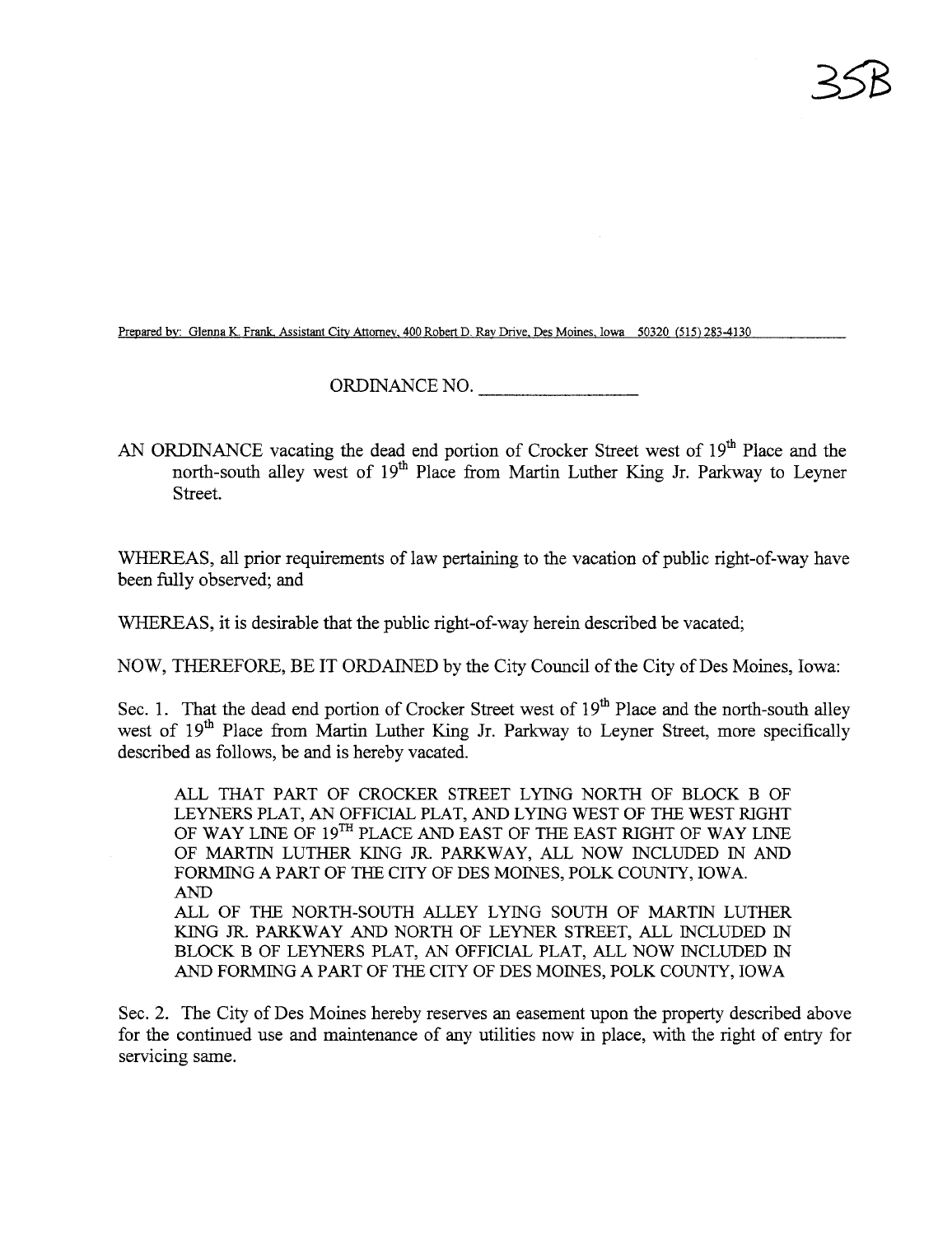Sec. 3. That the City Clerk is hereby authorized and directed to cause certified copies of this ordiance and proof of publication thereof together with proof of publication of the notice of the public hearing on this matter to be properly filed in the office of the Recorder of Polk County, Iowa.

Sec. 4. This ordinance shall be in full force and effect from and after its passage and publication as provided by law.

FORM APPROVED:

 $n$ na K. Zank Glenna K. Frank

**Assistant City Attorney**